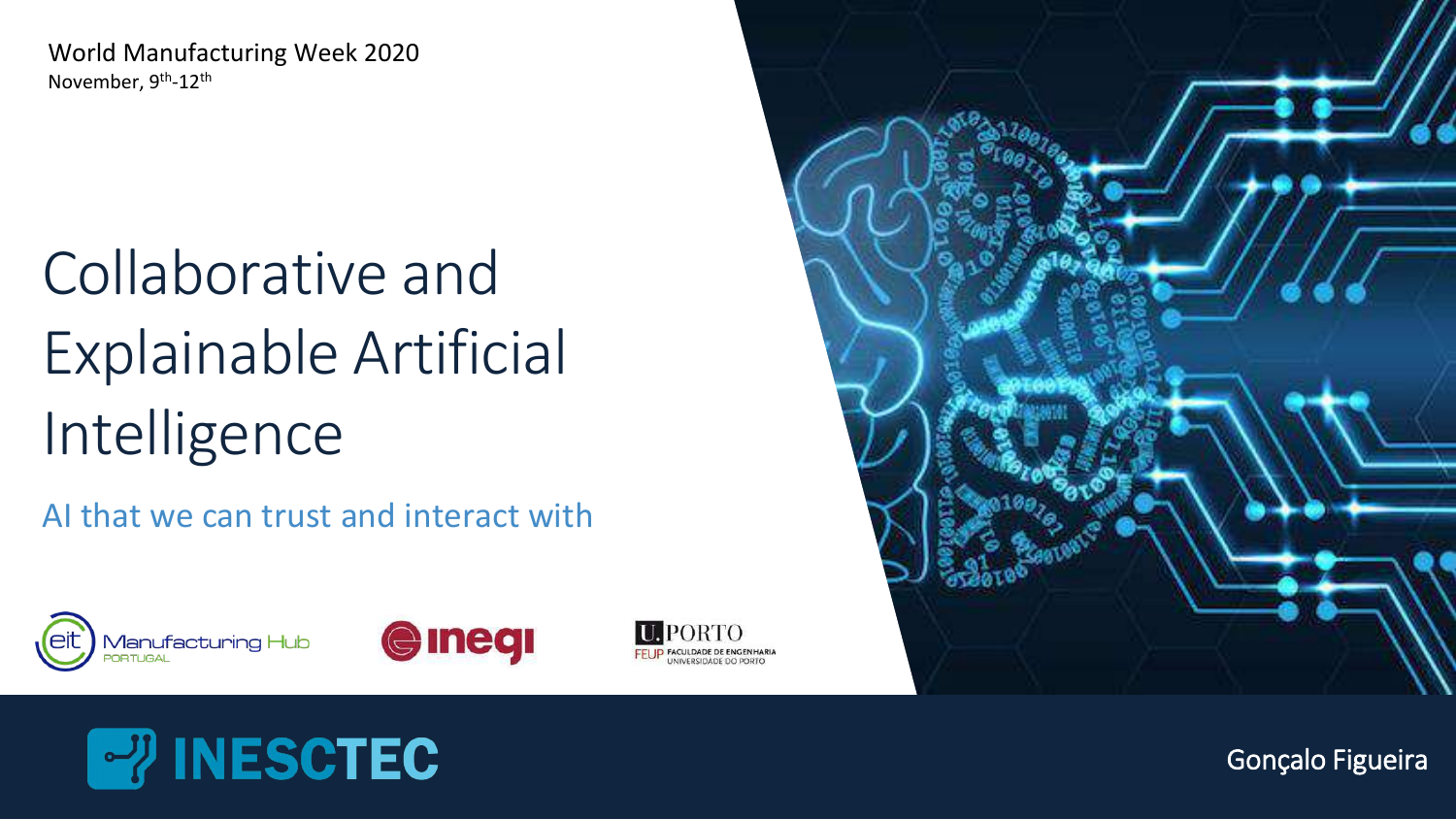### INESC TEC and its partners have been tackling different problems with AI



MANTIS: Predictive **Maintenance** H2020-EU.2.1.1.7. - ECSEL



- Root Cause Analysis  $\rightarrow$  Supervised Learning (Bayes Networks)
- Failure Detection  $\rightarrow$  Unsupervised learning (Outlier detection)
- Failure Prediction  $\rightarrow$  Supervised learning (Survival Analysis)



Process Control Funded by BA Glass



- Data Preparation  $\rightarrow$  Unsupervised Learning (Dynamic Time Wrapping, Clustering)
- Pattern Classification  $\rightarrow$  Supervised learning (Random Forest)
- Policy Learning  $\rightarrow$  Reinforcement Learning



#### Zero Defects 4.0 EIT Manufacturing

**SONAE ARAUCO** 

- Data Preparation  $\rightarrow$  Dimensionality Reduction (PCA, Shrinking Methods)
- Defect Classification  $\rightarrow$  Sup. Learning (XGBoost, Random Forest, Autoenconders)
- Recipe Recommendation  $\rightarrow$  Optimization (Basing-Hopping, Nelder-Mead, Particle Swarm Optimization)
- Product Development  $\rightarrow$  Predictive Model Generation (Hyper-Process Model)

#### Mobile Manipulator Intralogistics Operations

H2020-EU.2.1.1. - INDUSTRIAL LEADERSHIP – ICT

**& FASTEN** 



Fabric Textures Recognition: Quality Control One to One Research Project



i-Tool -Efficient, Smart and Optimized Molds for Industry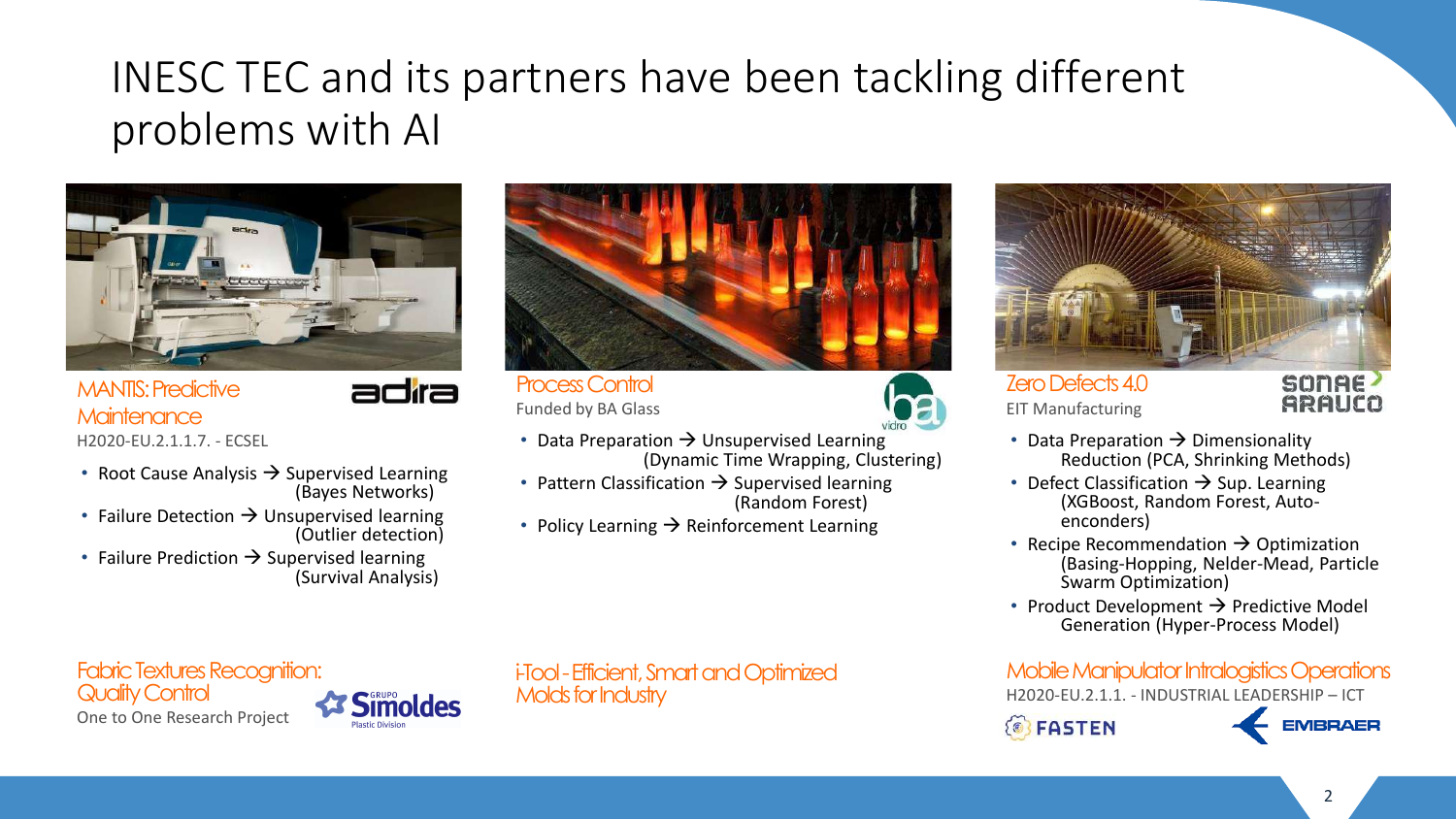### TRUST-AI: Transparent, Reliable and Unbiased Smart Tool for AI H2020-EU.1.2.2. - FET Proactive | http://trustai.eu/